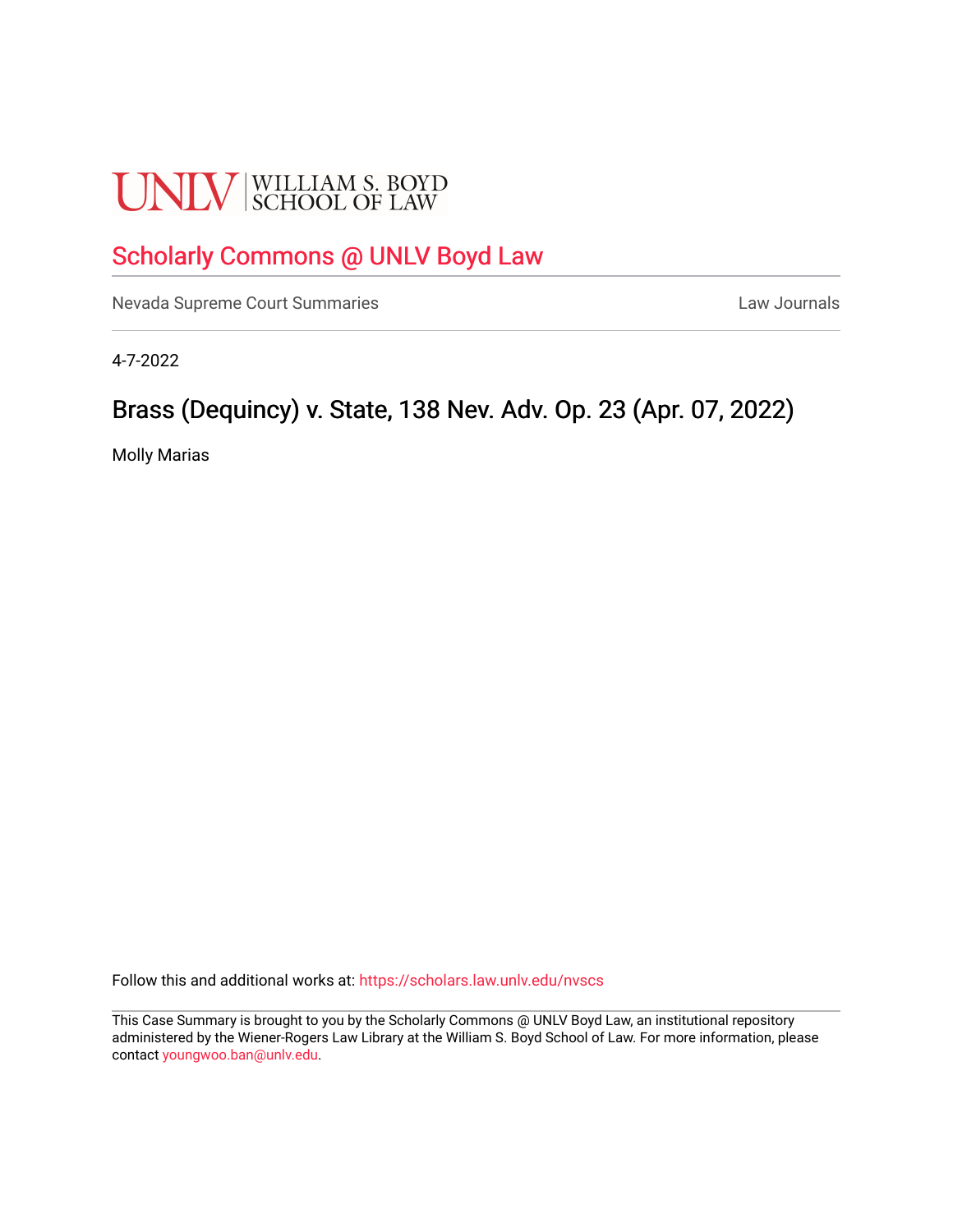*Brass (Dequincy) v. State, 138 Nev. Adv. Op. 23 (Apr. 07, 2022)<sup>1</sup>* 

### CRIMINAL LAW: THE SIXTH AMENDMENT AND MOTIONS TO SUBSTITUTE RETAINED COUNSEL

#### **SUMMARY**

The Nevada Supreme Court considered whether a district court's denial of a defendant's motion to substitute retained counsel violated the defendant's Sixth Amendment right to effective assistance of counsel. In evaluating a motion to substitute retained counsel, courts must consider whether  $(1)$  granting the motion would significantly prejudice the defendant, or  $(2)$  the motion was untimely and would result in an unreasonable disruption of the orderly processes of justice.

In this matter, the Court found that the district court abused its discretion and made a structural error when it denied the defendant's motion to substitute retained counsel. The Court therefore reversed the district court's judgment of conviction and remanded the case for a new trial. In its reasoning, the Court concluded (1) that the defendant's motion was timely under the circumstances because the defendant filed the motion shortly after learning the full extent of his retained counsel's inadequate preparation, and (2) the defendant's right to retained counsel outweighed the potentially disruptive effects of a further trial continuance.

#### **FACTS AND PROCEDURAL HISTORY**

In September 2017, the State of Nevada ("the State") charged appellant DeQuincy Brass ("Brass") with five counts of lewdness with a child under the age of fourteen; ten counts of sexual assault of a minor under the age of fourteen; one count of child abuse, neglect, or endangerment; three counts of first-degree kidnapping of a minor; two counts of preventing or dissuading a witness or victim from reporting a crime or commencing prosecution; and one count of battery with the intent to commit sexual assault of a victim under the age of sixteen. These charges stemmed from Brass' alleged conduct with his partner's children between May 2015 and February 2017.

After determining that Brass was indigent, the justice court appointed an attorney from the Clark County Public Defender's office to represent him. However, in the interim, Brass' family retained Mitchell Posin ("Posin"), and the justice court substituted Posin as Brass' counsel in January 2018. On February 14, 2018, Brass pleaded not guilty, and the district court set the initial trial for April 30, 2018. Brass requested two continuances at subsequent status checks, citing a need for more preparation time. The court granted both continuances and rescheduled the trial for November 13, 2018. At the November 8, 2018, calendar call, the State announced it was ready for

<sup>&</sup>lt;sup>1</sup> By Molly Marias.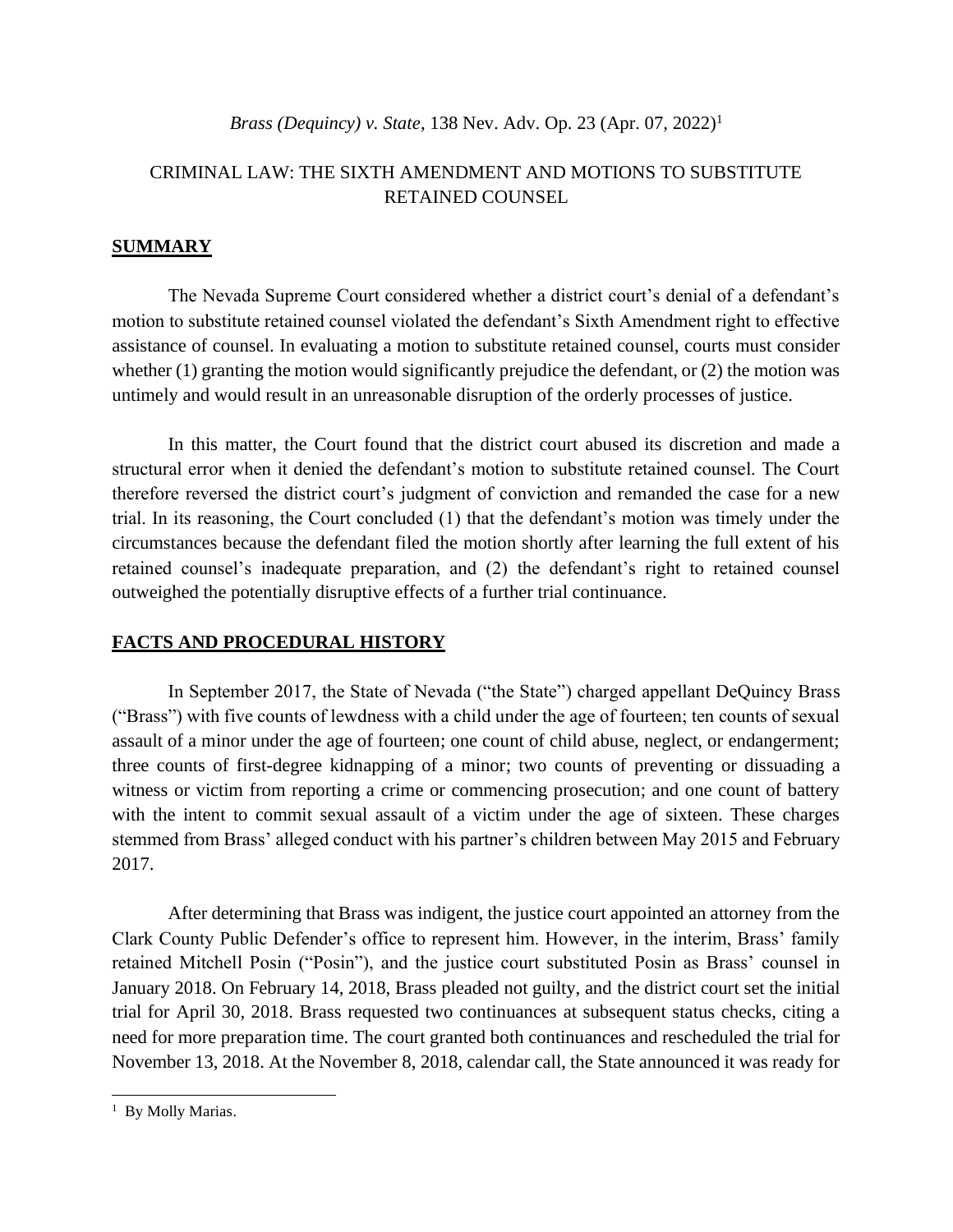trial, but Brass requested a third continuance. At this point, Posin stated he did not feel he would be able to provide Brass adequate assistance of counsel because the State had recently made available new discovery that Posin had not had a chance to thoroughly review. The district court rescheduled the trial for May 13, 2019.

At a May 7, 2019, calendar call, Posin requested to continue the calendar call until May 9, 2019, so that he would have a chance to resolve a subpoena issue with his investigator. The State expressed confusion, as Posin had not noticed any witnesses, to which Posin responded that the initial investigator—who was employed by Investigator Robert Lawson ("Lawson")—had unexpectedly quit and left the defense in a logistical bind. The State opposed the continuance on the grounds that the State was ready to proceed and had already noticed their witnesses on four separate occasions. The district court denied the continuance, reasoning that Brass' case had been pending for over a year and had already received several continuances at Brass' request.

On the first day of trial, Brass renewed his motion for a continuance, asserting that the State had recently provided new discovery that warranted further investigation. The State contended that the new discovery did not prejudice Brass because the information contained in the discovery had been available to Posin since the preliminary hearing two years prior. At this point, Brass expressed to the district court that he had not spoken with Posin since December 2018, did not believe Posin was prepared to represent him, and had not discussed the case with Posin in any detail. On the representation issue, the State argued that Posin was Brass' retained counsel and had been on this case since the first hearing, and that Brass had not offered specific examples that warranted another continuance. The district court continued the hearing so that Lawson could address the court, and in doing so Lawson expressed concerns regarding Posin's lack of communication. The State objected to another continuance, this time specifically citing trauma to the minor-aged victims, but the court ultimately continued the trial a fourth time and set the new trial date for February 24, 2020.

At the August and October 2019 status checks, the State alerted the court that Posin had not provided any information related to the investigation that formed the basis for the fourth continuance. Moreover, Lawson stated that while he had spoken with Posin about the investigation, he had yet to meet with Brass. Posin, on his part, opined that he was ready for trial. During the two December 2019 status checks, the State again expressed concerns that Posin had produced no discoverable material, despite the fact that Brass stated he wanted an investigation into his phone. Posin maintained that he had "made inquiries" into various phone experts but had not yet retained one at the time of the status check. Posin also established that he had met with Lawson and Brass to review transcripts for the February 2020 trial. At the January 2020 status check, Posin reiterated that he would be ready for trial.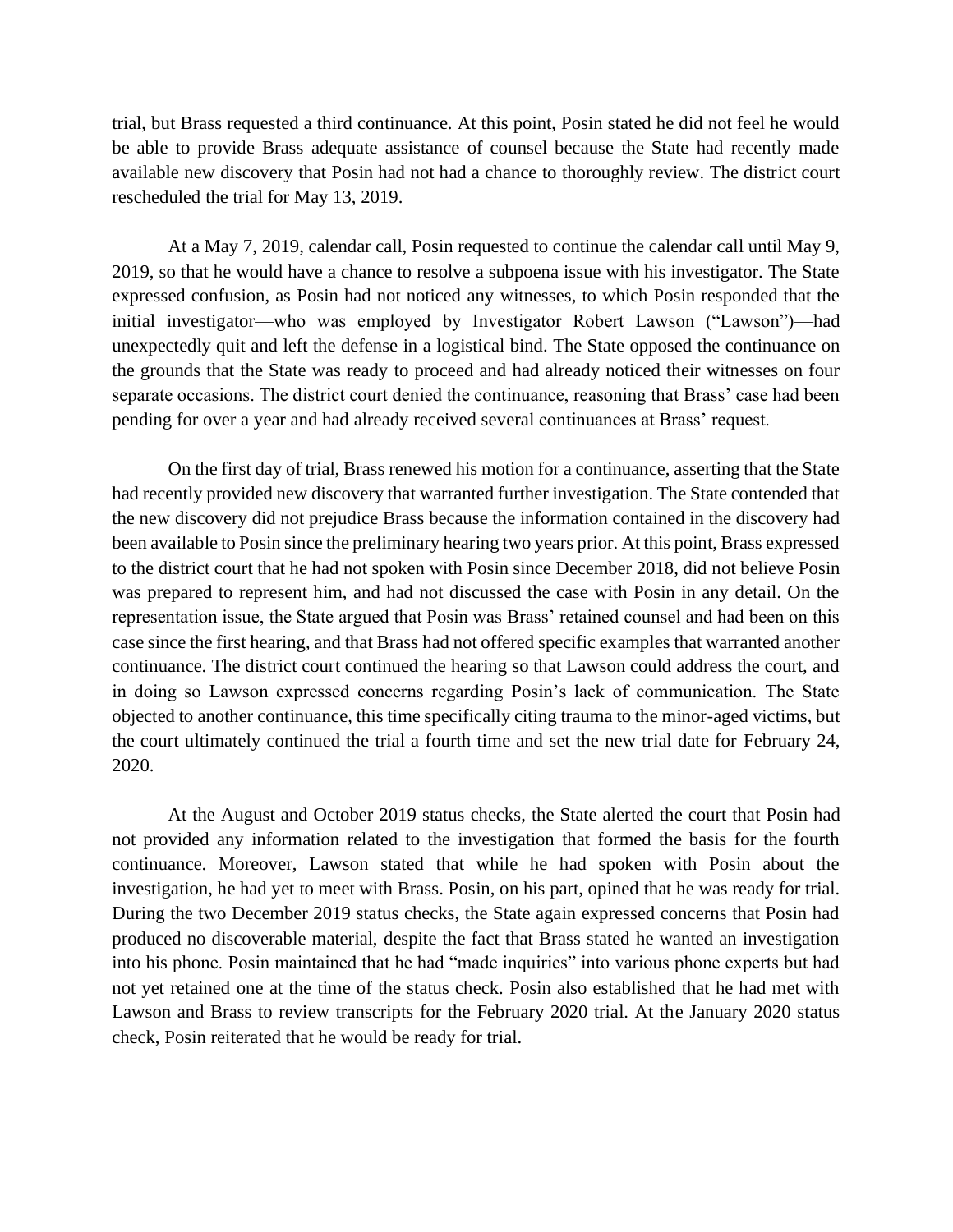At a February 20, 2020, calendar call, Posin explained to the court that Brass had alerted him that morning that Brass had mailed a motion to have the court appoint substitute counsel. The district court had not received the mailed motion but nonetheless conducted a sealed hearing pursuant to *Young v. State* outside the State's presence.<sup>2</sup> In this hearing, Brass maintained that Posin had done nothing to prepare for trial, and that Lawson had privately informed Brass the week prior that he had been unable to contact Posin to discuss the case or issue subpoenas. Brass was unable to proffer any suggested witnesses beyond his brother, but Brass claimed that Lawson informed him that there were additional individuals who needed to be subpoenaed that Posin had failed to contact. Though Brass stated he met with Posin a month prior to trial, he contended that the meeting lasted only five minutes, and the two did not discuss the case in detail.

For his part, Posin countered that he had extensively reviewed documents and met with investigators in preparation for trial. Posin also maintained he did not believe the witnesses Brass wanted to testify should be called, as he planned to cross-examine only the State's witnesses. After calling the State back to the hearing, the State objected to the continuance on the grounds that the continued delays were stressful to the victims, and that the motion was untimely. The State additionally argued that Brass failed to demonstrate why the court should appoint new counsel on the first day of trial, after having retained and utilized Posin's services for over two years. The district court denied Brass' motion to substitute appointed counsel, concluding that the motion was untimely and that another continuance would be highly prejudicial to the State.

On the first day of trial, the district court held a second *Young* hearing to consider Brass' renewed oral motion to substitute counsel. Posin conceded at this hearing that his initial strategy to rely solely on cross-examining the State's witnesses was likely inadequate. Lawson likewise voiced concerns to the court regarding Posin's failure to follow-up on investigative leads, particularly as Lawson had apparently informed Posin of myriad exculpatory developments that suggested Bass had not committed the crimes. Additionally, Lawson disclosed that Posin had yet to speak with Brass about Brass potentially testifying, and that Brass had disclosed to Lawson his dissatisfaction with Posin on several occasions. Ultimately, regarding Posin's representation, Lawson concluded by stating he could not let the court "believe for one minute that [Brass] [was] getting any kind of a defense, let alone a bad defense."

In response to Lawson's statements, Posin countered that he had reviewed the State's evidence, prepared opening statements and cross-examinations, and discussed his defense strategy with Lawson. However, Posin acknowledged that his preparation was insufficient, and that he had recently become "more and more convinced" that his initial strategy to rely solely on crossexamining the State's witnesses was inadequate. Tellingly, when the district court asked Posin if it should refer Posin to the State Bar for potential discipline, Posin reneged on his former concession and affirmed he would still be able to provide competent representation at trial.

<sup>&</sup>lt;sup>2</sup> Young v. State, 120 Nev. 963, 102 P.3d 572 (2004).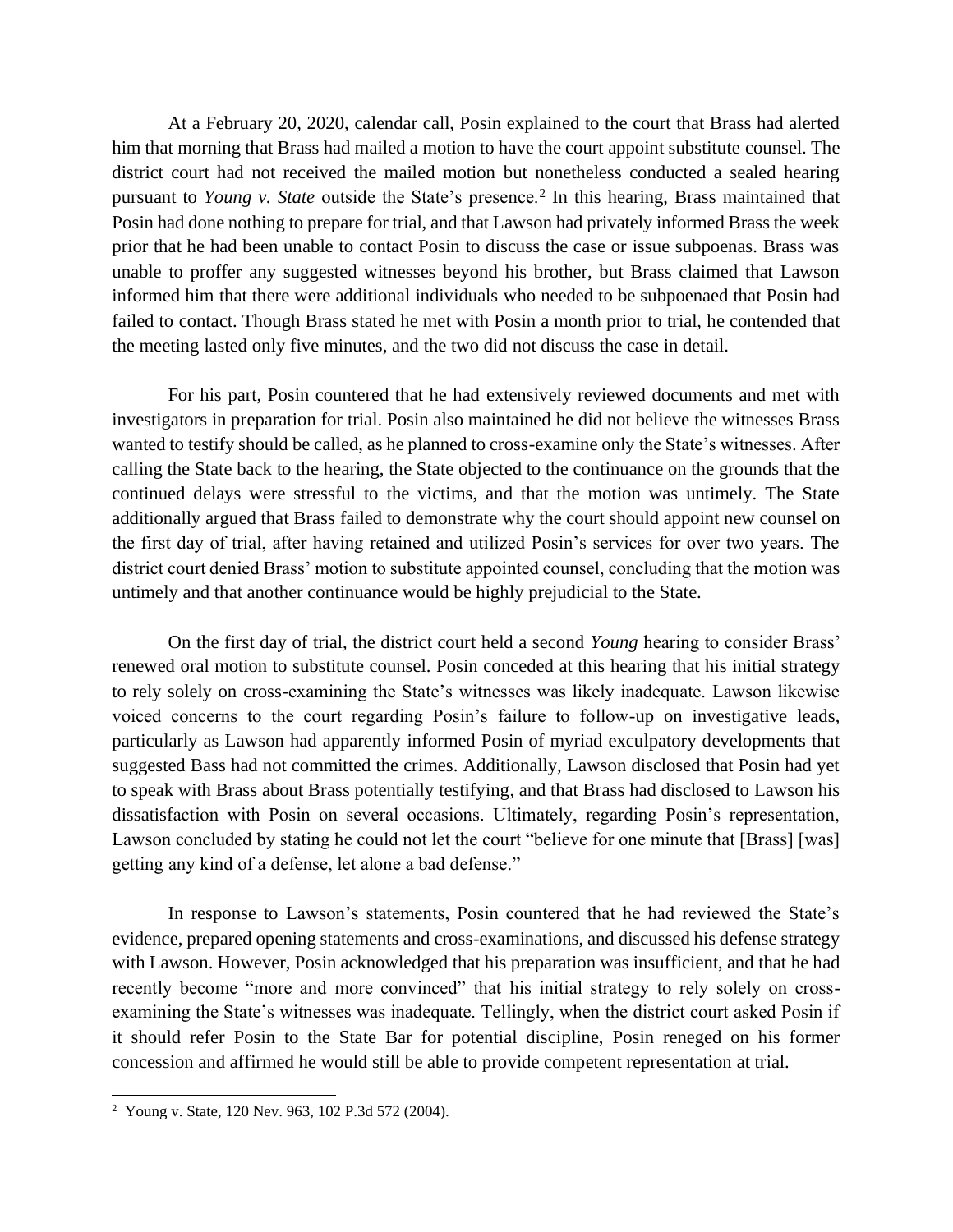Once admitted into the hearing, the State again opposed Brass' motion, highlighting that at no point during the multiple status checks since the fourth continuance had Brass or Lawson raised any diligence or competency issues with respect to Posin's representation. The court agreed with the State and denied Brass' motion for being untimely and unduly prejudicial to the State and its witnesses. The court also concluded that the issue between Brass and Posin was strategic in nature and did not warrant substituting appointed counsel. At trial, the jury convicted Brass of 20 of the 22 counts, and the court sentenced Brass to an aggregate term of 115 years to life. Brass appealed.

#### **DISCUSSION**

On appeal, Brass argued that the district court's denial of his motion to substitute counsel violated his Sixth Amendment rights, and that the motion was timely. In reviewing the district court's decision for abuse of discretion—i.e., analyzing whether the district court failed to give due consideration to the issues at hand—the Supreme Court of Nevada agreed with Brass and remanded his case for a new trial.<sup>3</sup>

The Sixth Amendment right to counsel protects two distinct rights: (1) the right to effective assistance of counsel and (2) the right of non-indigent defendants to be represented by the counsel of their choosing.<sup>4</sup> While related, the two rights implicate different tests. Specifically, when defendants seek to substitute court-appointed counsel with different court-appointed counsel, the *Young* test applies, and courts must analyze: (1) the extent of the conflict with counsel, (2) the adequacy of the district court's inquiry into the conflict, and (3) the motion's timeliness.<sup>5</sup> In contrast, when defendants wish to substitute retained counsel for either court-appointed counsel or different retained counsel, the *Patterson* test applies, which requires courts to ask whether (1) granting the motion would significantly prejudice the defendant, or (2) the motion is untimely and would result in an unreasonable disruption of the orderly processes of justice.<sup>6</sup> The *Young* test requires a defendant to show inadequate representation or an irreconcilable conflict with counsel in order for the court to grant their motion, while the *Patterson* test merely requires the court to balance the defendant's right to counsel of choice against the needs of fairness and the court's calendar.<sup>7</sup> Properly applied, the *Patterson* test requires no inquiry into the defendant's reasons for wishing to discharge their retained attorney.<sup>8</sup>

<sup>3</sup> *See* Patterson v. State, 129 Nev. 168, 298 P.3d 433, 438–39 (2013).

<sup>4</sup> *Id.* at 175, 298 P.3d at 438 (citing United States v. Rivera-Corona, 618 F.3d 976, 979 (9th Cir. 2010)).

<sup>5</sup> *Young*, 120 Nev. at 968, 102 P.3d at 576 (quoting United States v. Moore, 159 F.3d 1154, 1158–59 (9th Cir. 1998)).

<sup>6</sup> *Patterson*, 129 Nev. at 176, 298 P.3d at 438 (quoting People v. Lara, 103 Cal. Rptr. 2d 201, 211–12 (Ct. App. 2001)).

<sup>7</sup> *Id.* at 175, 298 P.3d at 438 (quoting United States v. Gonzalez-Lopez, 548 U.S. 140, 152 (2006)).

<sup>8</sup> *See* People v. Ortiz, 800 P.2d 547, 553 (Cal. 1990).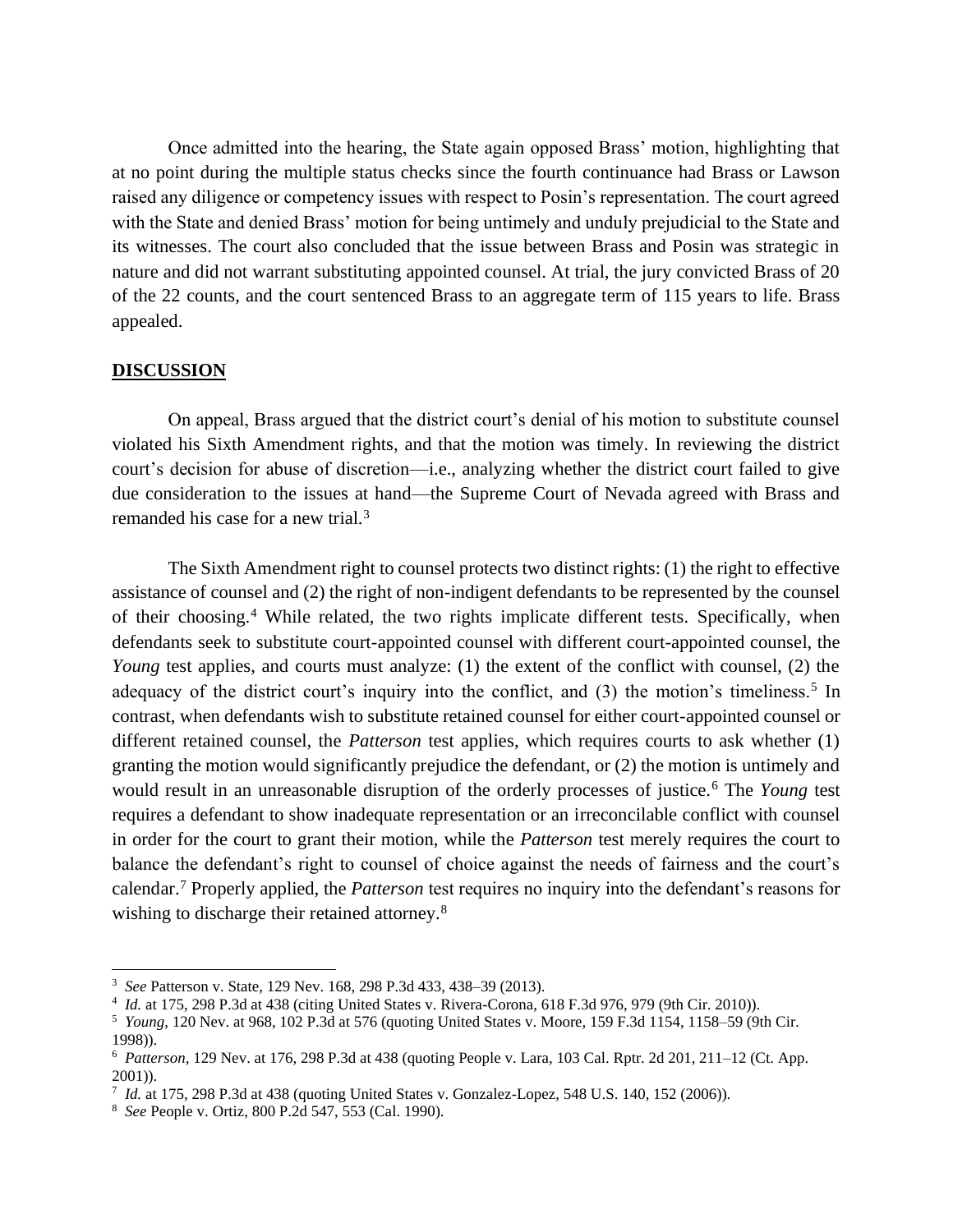Brass' motion sought to substitute privately retained counsel with court-appointed counsel, so the district court's focus should have been on the right to counsel of one's choice, as opposed to the right to effective assistance of counsel. Although the district court erroneously relied on the *Young*, rather than *Patterson*, factors in denying Brass' motion, the Court was still able to analyze the district court's decision for abuse of discretion under the appropriate *Patterson* test because the court's findings of fact and conclusions of law addressed the relevant *Patterson* factors.<sup>9</sup> Neither party argued that granting Brass' motion would cause him significant prejudice, so the Court analyzed only the motion's timeliness and whether the motion's disruptive effects were outweighed by Brass' right to counsel of choice.

Whether a motion is timely depends upon the facts of that particular case.<sup>10</sup> Though Brass first moved to substitute retained counsel a mere four days before the trial was set to begin, he mailed the motion almost immediately after Lawson informed him that Posin was not prepared for trial. Additionally, at each prior status check, Posin assured the court that he was diligently preparing for trial, and Brass was entitled to rely on Posin's in-court representations.<sup>11</sup> Brass thus raised concerns regarding Posin's preparation at the first opportunity after discovering those circumstances, which supports his motion's timeliness.

Additionally, though demonstrating inadequate representation or the existence of an irreconcilable conflict is not determinative in retained counsel substitution cases, courts may consider these factors in a timeliness analysis.<sup>12</sup> At the hearing on Brass' renewed motion, Posin conceded that his initial trial strategy and preparation was insufficient, particularly in light of Lawson's potentially exculpatory leads, and Lawson—an experienced, court-appointed investigator—disclosed that it seemed Posin had "literally no knowledge of [the] case." With Posin's severely inadequate preparation in mind, the Court opined that Brass' motion was timely, concluding that this case was not one in which Brass arbitrarily and inappropriately attempted to discharge his retained counsel on the first day of trial.<sup>13</sup>

The Court recognized that granting Brass' motion would have disrupted the orderly processes of justice, particularly for the State's witnesses and young victims, but concluded that the disruption was not unreasonable under the totality of the circumstances. "Few derelictions by

<sup>9</sup> *See Lara*, 103 Cal. Rptr. 2d at 214.

<sup>10</sup> People v. Maciel, 304 P.3d 983, 1010 (Cal. 2013); *see also Patterson*, 129 Nev. at 176, 298 P.3d at 438 (analyzing whether the motion to substitute retained counsel was timely "under the circumstances of the particular case" (internal quotation marks omitted)).

<sup>&</sup>lt;sup>11</sup> Cf. Oak Grove Inv'rs v. Bell & Gossett Co., 99 Nev. 616, 622, 668 P.2d 1075, 1078–79 (1983) ("...a client has the right to rely on the attorney's expertise…"), overruled on other grounds by Calloway v. City of Reno, 116 Nev. 250, 264, 993 P.2d 1259, 1268 (2000).

<sup>12</sup> *See Maciel*, 304 P.3d at 1010–11.

<sup>&</sup>lt;sup>13</sup> *Cf.* People v. Keshishian, 75 Cal. Rptr. 3d 539, 542 (Ct. App. 2008).